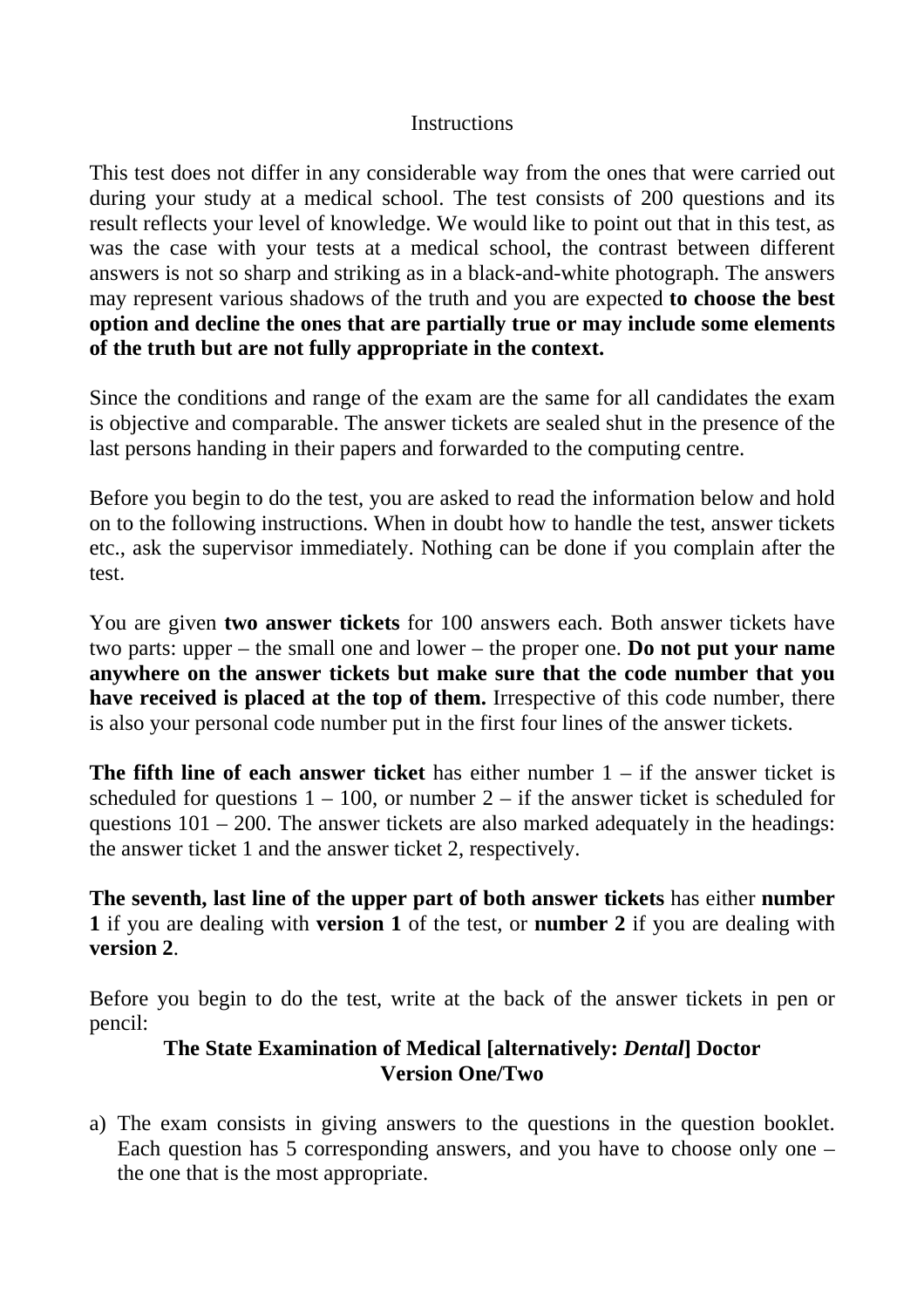b) The questions are marked in the question booklet as numbers (No 32, No 82 etc.) and answers as letters A, B, C, D, E. You should marked the chosen letter on the answer ticket.





- c) Mark your chosen answers on the answer ticket **by shading completely in the appropriate lozenges**. Use **a soft pencil (B2 or B3, preferably)** and check that only one lozenge is shaded on each line. Make sure that your shaded lozenge corresponds to the correct question number. Remember that the accuracy of the electronic reading depends greatly on how well you shade your lozenges. The examples of correct shading are shown below.
- d) We suggest that during the test you should mark the answer with a tiny dot, then after making sure that the answer is right, shade completely in the whole lozenge. If you change your mind, you must rub out your first answer completely since two marks against any question number will automatically be graded wrong.

## **It is not allowed to destroy, damage (bend, break), scratch or make the tickets in any other way unsuitable for further computer processing.**

- e) Choose **only one answer** against each question number. Choosing more than one answer will be marked wrong.
- f) The whole exam takes **4 hours**. If you do not waste your time you can surely make it without rushing.
- g) If you complete your test before the scheduled time, you can hand over all your papers (question booklet including) to the supervisor and leave.
- h) All unacceptable behaviour (talking, cheating etc.) will result in exam failure.

Your question booklet has been marked as VERSION 1. It means that your personal code number should be an odd number. The proper marking is shown below.

[Alternatively: *Your question booklet has been marked as VERSION 2. It means that your personal code number should be an even number. The proper marking is shown below.*]